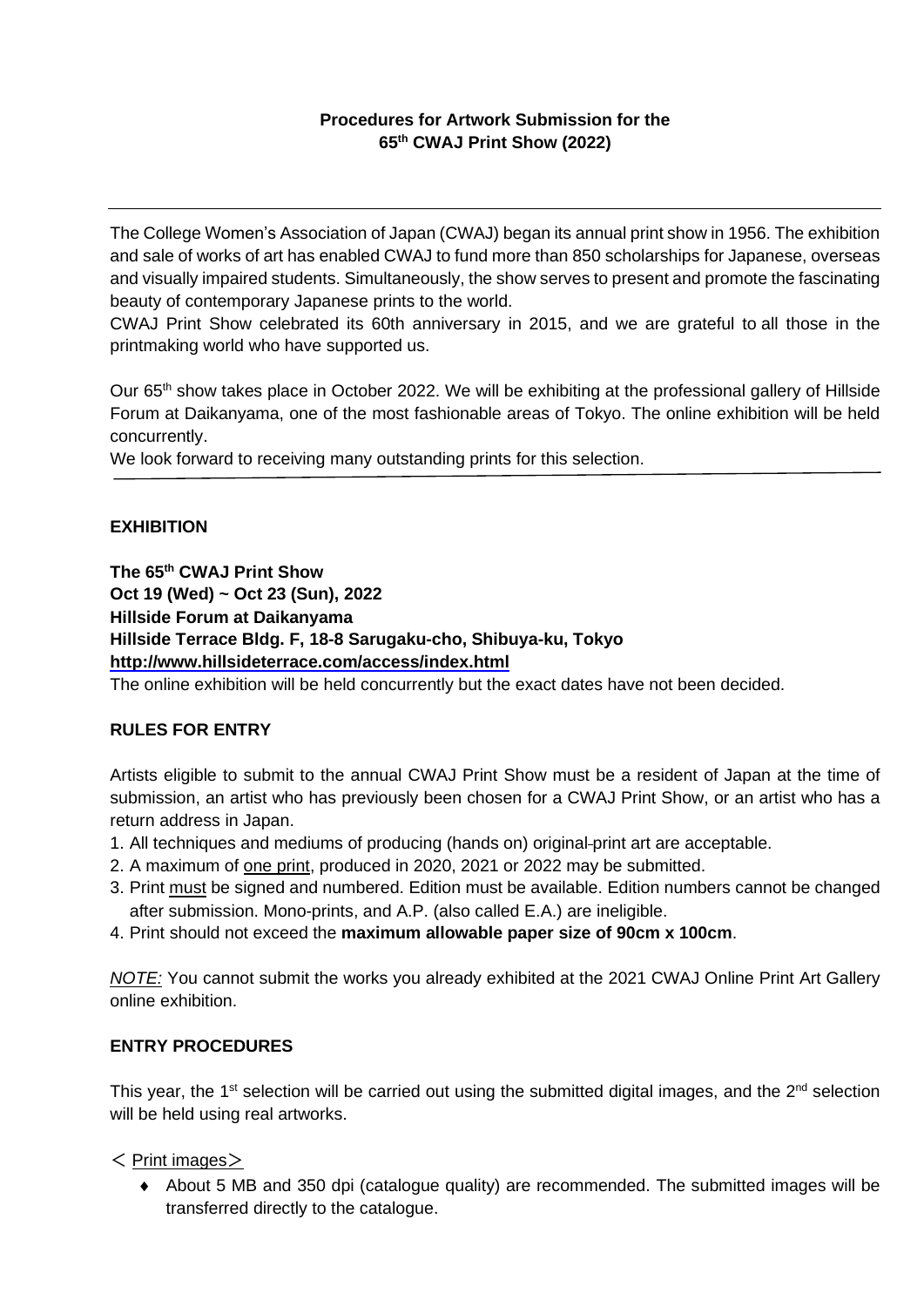$\leq$ Documents (two application forms) $>$ 

- 1. Print Information Form (one for your submitted print)
- 2. Catalogue Information Form.
	- If you have submitted to the CWAJ Print Show before, this may be a reprint of information we already have on file. If so, please review and mark any changes or add any updates in red.
	- The consent form is attached at the bottom of the catalogue information form. Read it carefully and sign your name.

Please send the print image and the forms 1 and 2 as attachments to [Submissions@cwaj.org](mailto:Submissions@cwaj.org) during the submission period.

 Use your name as the subject line of your email and the titles of the attached files, by writing the family name first (all in upper case) and the given name last in the Roman alphabet. As for the two attached documents, add the number 1 to the title (after your name) of the form accompanying the submitted print and the number 2 to the title of the bio form. (See the examples shown below.) Send both files in PDF format if possible.

# Examples:

The email subject line: HANGA Tenko The title of the form to accompany the submitted print: HANGA Tenko 1.pdf The title of the bio form: HANGA Tenko 2.pdf The title of the print image: HANGA Tenko jpg

- Two forms are included, or download the forms from the CWAJ website [https://cwaj.org/print/art](https://cwaj.org/print/artwork-submission/)[work-submission/](https://cwaj.org/print/artwork-submission/) or request via email to [printshow@cwaj.org](mailto:printshow@cwaj.org) (include your name, mailing address and telephone number in your message).
- Please fill them out carefully and completely as they are the main source of information for our data base and the catalogue.

# **ENTRIES FROM JAPAN**

1. A non-refundable Submission Fee of 2,000yen is required. The submission fee should be paid by Bank Transfer to:

**Mitsui Sumitomo Bank Meguro Branch** Account Name**: Ippan Shadan Hojin CWAJ** Account No: **7198489** 

- ◆ If you prefer payment via PayPal, please send to [printshowsales@cwaj.org](mailto:printshowsales@cwaj.org)
- 2. Print should be shipped unmatted, unmounted and unframed. The print must be dry.
- 3. In principle, when shipped within Japan, the print should be inserted between strong flat boards to avoid damage during unpacking. Make sure to write your name on the boards. If you must use a tube, please wrap the outside of the rolled print with tissue or packing paper before putting it into the tube. Overseas entries should be shipped in plastic/cardboard tubes or between strong flat boards.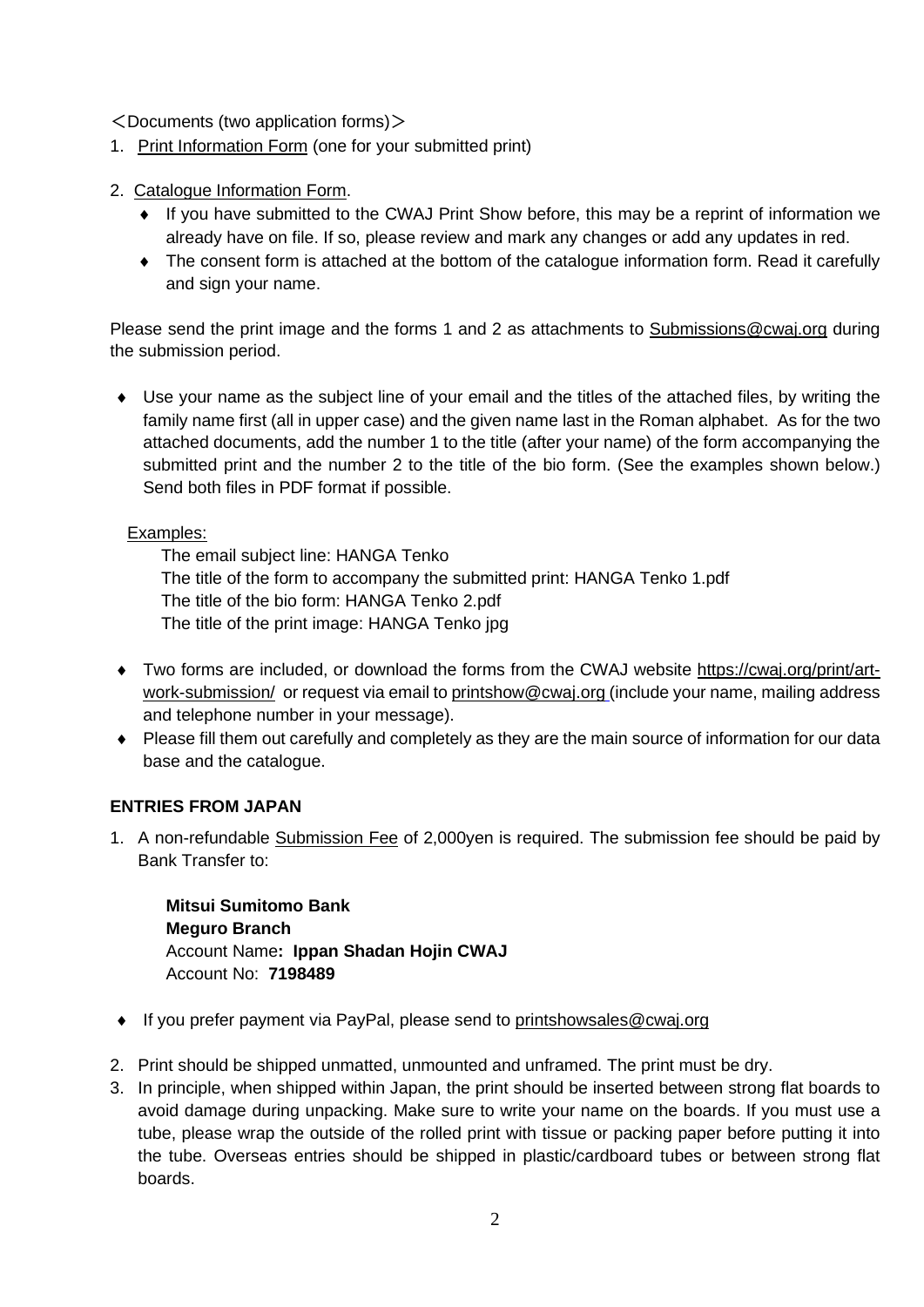For inquiries, please contact 2022 CWAJ Print Show Co-chair Melissa Assouad directly at [printshow@cwaj.org.](mailto:printshow@cwaj.org)

# **ENTRIES FROM OVERSEAS**

A non-refundable Submission Fee of 2,000yen. The submission fee should be paid by Bank Transfer to:

**Mitsui Sumitomo Bank Meguro Branch** Account Name: **Ippan Shadan Hojin CWAJ** Account No: **7198489**

◆ If you prefer payment via PayPal, please send to [printshowsales@cwaj.org](mailto:printshowsales@cwaj.org)

## **SELECTION**

This year, selection will be carried out using the submitted digital images first and then the selection by the real artwork will be scheduled. When you are informed that your print has been selected at the first selection, please send it to the following address within the stated period. The shipping charge is borne by the sender.

The print submission period: two days, June 28 (Monday) and June 29 (Tuesday)

 Send your prints by Air Mail to the CWAJ. *Please notify [PrintShow@cwaj.org](mailto:PrintShow@cwaj.org) if you would like to submit your artwork and we will send you the mail address in a private email.* Make sure to declare 'No Commercial Value' on the customs label attached to your packaged prints.

### Address TBA

- Selected prints will be featured in the catalogue, exhibited, and put on sale at the CWAJ Print Show(s).
- All selected artists will receive a complimentary copy of the exhibition catalogue and an invitation to the opening reception on October 18, 2022.

# **AWARDS**

Print Show Committee Award \* Invitation to exhibit in the CWAJ 2023 Print Show

# **SALES OF THE PRINTS**

- 1. The CWAJ Print Show is a fundraiser. Selected prints will be put on sale during the show. CWAJ may request artists to send additional editions for sale prior to the show.
- 2. The selling price of each print should be identical to the gallery price. Prices cannot be changed once the print is received by CWAJ.
- 3. The standard policy is that 50% of the selling price without tax goes to the artists and 50% goes to CWAJ Scholarship and Education Programs.